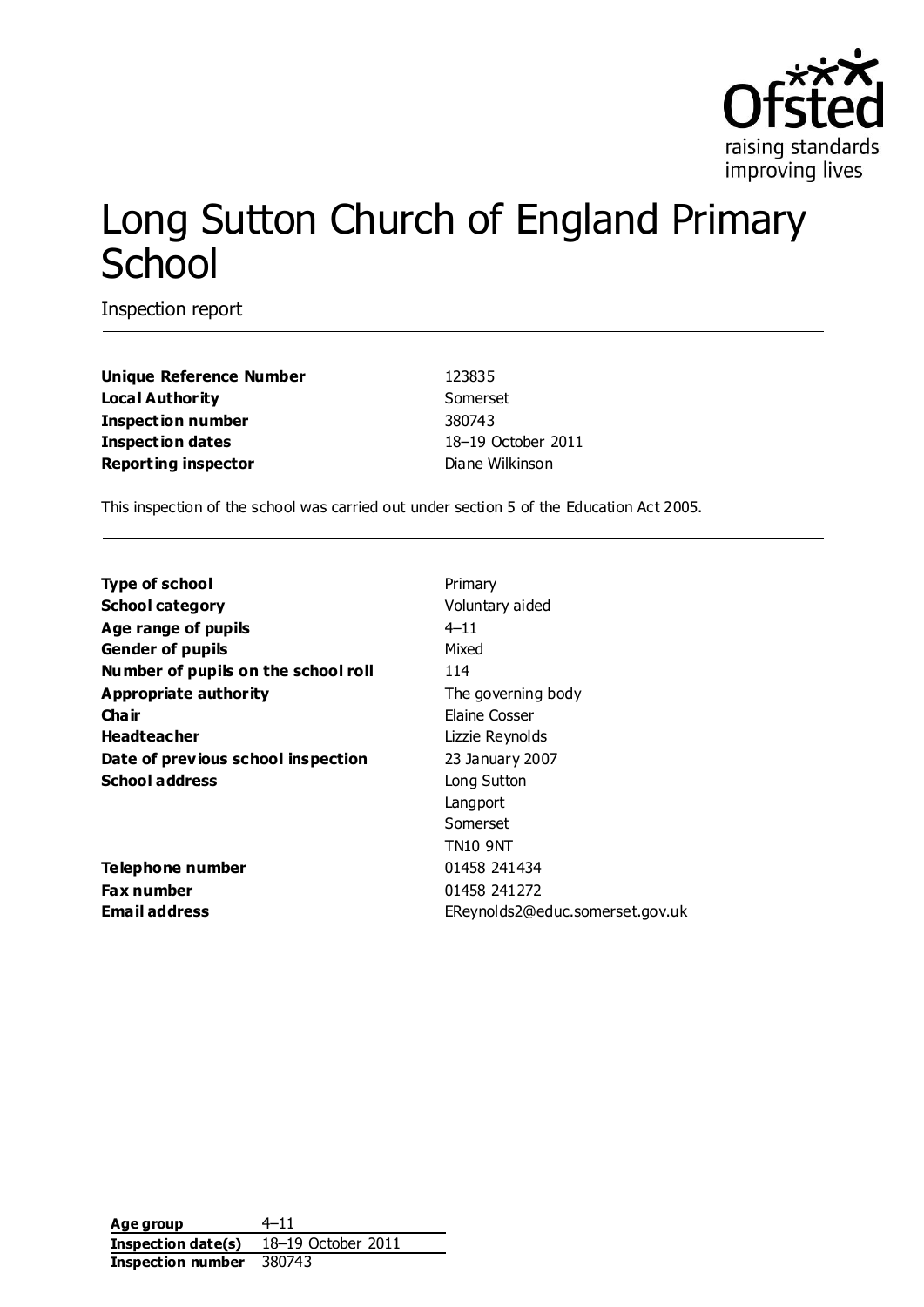The Office for Standards in Education, Children's Services and Skills (Ofsted) regulates and inspects to achieve excellence in the care of children and young people, and in education and skills for learners of all ages. It regulates and inspects childcare and children's social care, and inspects the Children and Family Court Advisory Support Service (Cafcass), schools, colleges, initial teacher training, work-based learning and skills training, adult and community learning, and education and training in prisons and other secure establishments. It assesses council children's services, and inspects services for looked after children, safeguarding and child protection.

Further copies of this report are obtainable from the school. Under the Education Act 2005, the school must provide a copy of this report free of charge to certain categories of people. A charge not exceeding the full cost of reproduction may be made for any other copies supplied.

If you would like a copy of this document in a different format, such as large print or Braille, please telephone 0300 123 4234, or email enquiries@ofsted.gov.uk.

You may copy all or parts of this document for non-commercial educational purposes, as long as you give details of the source and date of publication and do not alter the information in any way.

To receive regular email alerts about new publications, including survey reports and school inspection reports, please visit our website and go to 'Subscribe'.

Piccadilly Gate Store St **Manchester** M1 2WD

T: 0300 123 4234 Textphone: 0161 618 8524 E: enquiries@ofsted.gov.uk W: www.ofsted.gov.uk

Ofsted

© Crown copyright 2011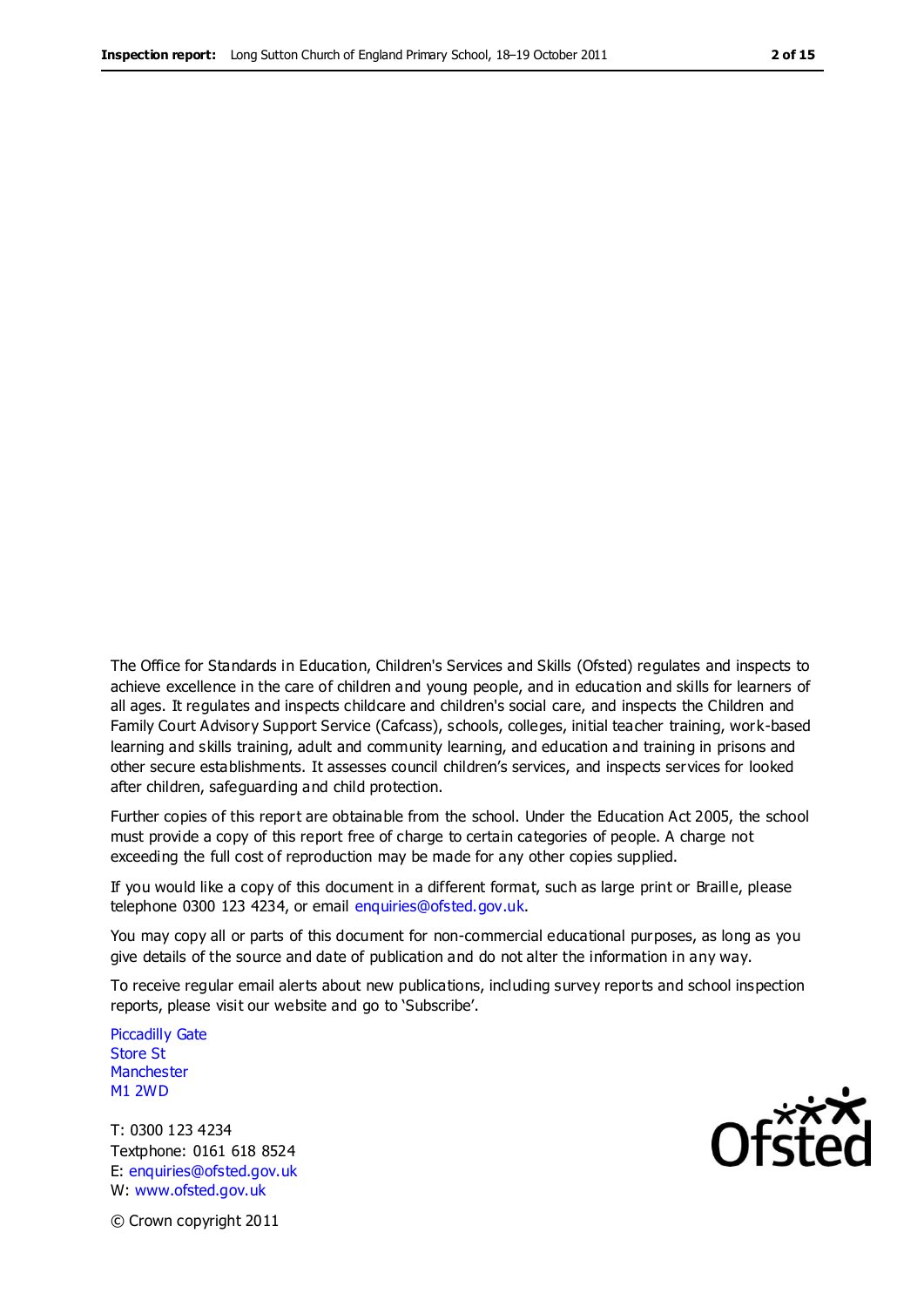# **Introduction**

This inspection was carried out by two additional inspectors. The inspectors visited eight lessons and observed three teachers. They held meetings with members of the governing body, staff and pupils. Inspectors also spoke to a small number of parents and carers bringing their children to school. Inspectors observed the school's work, and looked at the school's documentation, policies including those relating to safeguarding, data on pupils' progress, curriculum planning, local authority reports, school development planning and a sample of pupils' work. They also scrutinised questionnaires returned by 50 parents and carers, 58 pupils and 12 staff.

The inspection team reviewed many aspects of the school's work. It looked in detail at a number of key areas.

- The effectiveness of the school's strategies to halt the decline in progress and attainment, especially in writing.
- $\blacksquare$  How well the school is working to address inconsistencies in the quality of provision and progress in different year groups.
- The quality of the support and quidance for pupils with special educational needs and/or disabilities.
- The accuracy of assessment and the extent to which it is used to help set pupils challenging targets and promote their progress.

# **Information about the school**

Long Sutton Church of England Primary is a small village school in which pupils are taught in mixed-age classes. A minority of pupils travel to school from outside the village. The proportion of pupils who join or leave the school at other than the expected times is above average. The vast majority of pupils are of White British heritage and none speaks English as an additional language. The proportion of pupils with special educational needs and/or disabilities is above average and high in some year groups. These cover a range of needs including social, emotional and behavioural needs and physical disability. The proportion of pupils known to be eligible for free school meals is below average. The school provides a breakfast club. It holds the Activemark award. There has been a change of headteacher and considerable staff changes since the school was last inspected.

The school shares the site with the Toy Box Pre-school which is run by a private provider and was not inspected by this inspection team.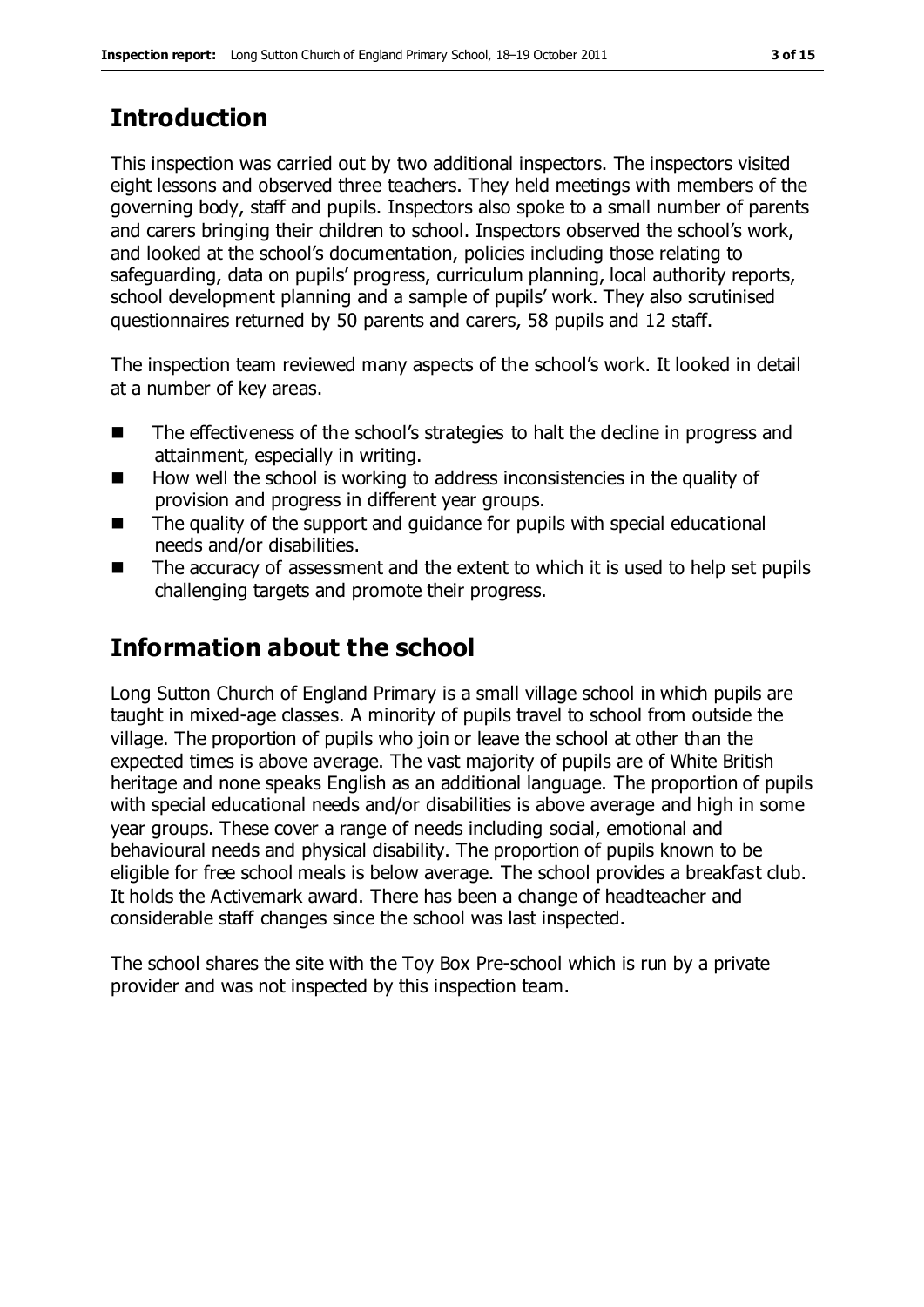# **Inspection judgements**

| Overall effectiveness: how good is the school?  |  |
|-------------------------------------------------|--|
| The school's capacity for sustained improvement |  |
|                                                 |  |

# **Main findings**

This school provides a satisfactory standard of education. There has been a period of considerable lengthy staff absences and changes, since the last inspection, which is still affecting the school. Despite this, senior leaders, fully supported by the governing body and staff team, have worked determinedly to rectify the decline in attainment and progress. Consequently, they have developed an appropriate curriculum which helps pupils achieve satisfactorily. It is enriched particularly well, ensuring they really enjoy school and attain above average attendance levels. Strong partnerships with the local community and parents and carers also support pupils' well-being and education well.

Provision and achievement in the Early Years Foundation Stage is good. Accurate self-evaluation successfully supports well-focused development planning which is beginning to raise attainment and progress in other year groups. In mathematics, attainment has risen well due to pupils' good progress last year. Improvements in the teaching of English have halted a decline in attainment, but progress is not as good as in mathematics. Overall attainment is average and achievement satisfactory, with pupils gaining a secure range of skills to support their future.

Strategies to further improve the quality of reading and writing are already beginning to show some success. The letters and sounds programme is enhancing reading skills and spelling. Pupils can write in a range of formats and for different audiences, but there has been insufficient focus on providing writing topics that engage pupils' interest. Pupils have too few opportunities for writing in different formats in other subjects and for taking full responsibility for planning and organising their work independently. This limited attainment in the 2011 Year 6 tests. Strategies are already in place to address this due to accurate self-evaluation and development planning well focused on weaker aspects, which gives the school a satisfactory capacity for further improvement.

Pupils are well cared for, including in the well-run breakfast club, through rigorous and effective safeguarding procedures. The very large majority of support and guidance aspects are good. Pupils at risk of underachieving, especially those with special educational needs and/or disabilities, are supported especially well so they make good progress. Most pupils' personal development is good, for example in their knowledge of health and safety, and ways they can contribute to the school and local community. Very good spiritual and cultural development makes a major contribution to the school's good promotion of community cohesion. Most pupils get on well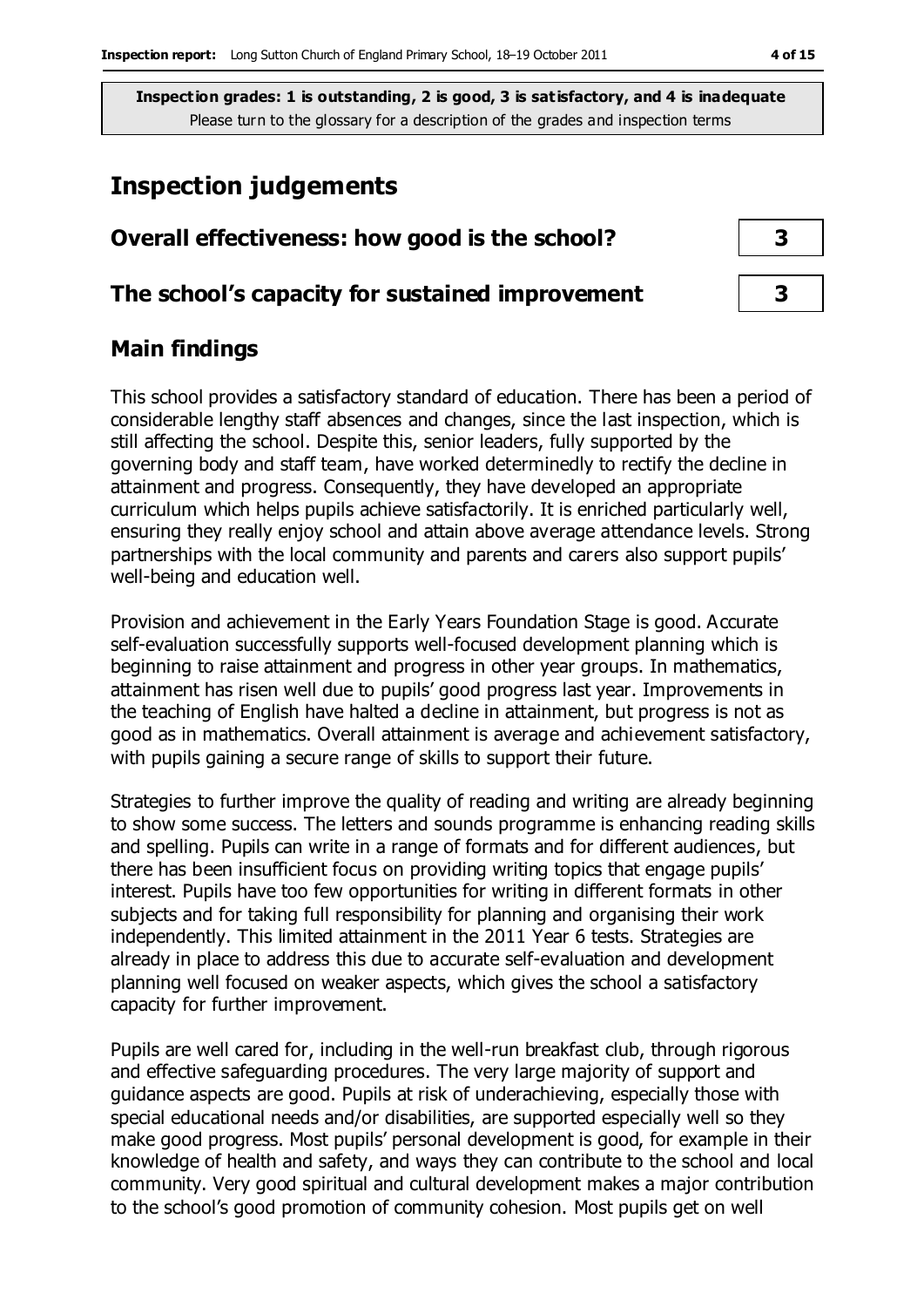together, conforming to school rules, and behaviour at playtimes is uniformly good. However, in the younger classes, staff do not always encourage pupils who find it difficult to sit quietly and listen carefully, which limits their learning.

All teaching is at least satisfactory, and good in some aspects, most notably in teachers' subject expertise and the clarity with which they explain and demonstrate new things. However, there are inconsistencies in a small minority of lessons, especially in how well planning is adapted to set high challenges for pupils of different ages or ability. Lesson objectives are sometimes too broad for pupils to recognise what is expected of them and for staff to assess what pupils have achieved. Individual pupil targets, well based on accurate assessment information, are increasingly helping to promote progress well. But these are relatively new and are not always referred to by staff or pupils themselves to support learning and secure good progress.

Up to 40% of the schools whose overall effectiveness is judged satisfactory may receive a monitoring visit by an Ofsted inspector before their next section 5 inspection.

### **What does the school need to do to improve further?**

- **IMPROVE Attainment and progress, especially in writing, through:** 
	- adapting planning to more closely meet different pupils' needs and interests
	- providing more opportunities for pupils to use the full range of their writing skills in other subjects
	- ensuring that pupils become skilled at taking full responsibility for planning and organising their own work.
- Increase the effectiveness of teaching and learning through ensuring that, by July 2012, the majority of lessons are good , and that in all lessons:
	- activities consistently challenge and encourage pupils to do their best
	- lesson objectives clearly set out for pupils what is expected of them and  $\frac{1}{2}$ allow teachers to more easily measure the progress they make
	- pupils are encouraged to take full account of individual targets to improve their work.
- Ensure that all staff consistently reinforce the agreed behaviour policy in order to help younger pupils gain and maintain self-control and listen attentively to advice and instructions about their work.

# **Outcomes for individuals and groups of pupils 3**

While some year groups have been affected by inadequate progress in the past, pupils' progress is currently satisfactory overall and stronger in mathematics. However, some variation between classes and year groups remains due to differences in the level of challenge pupils receive. Reception children get off to a good start, achieving well from expected levels of knowledge and understanding.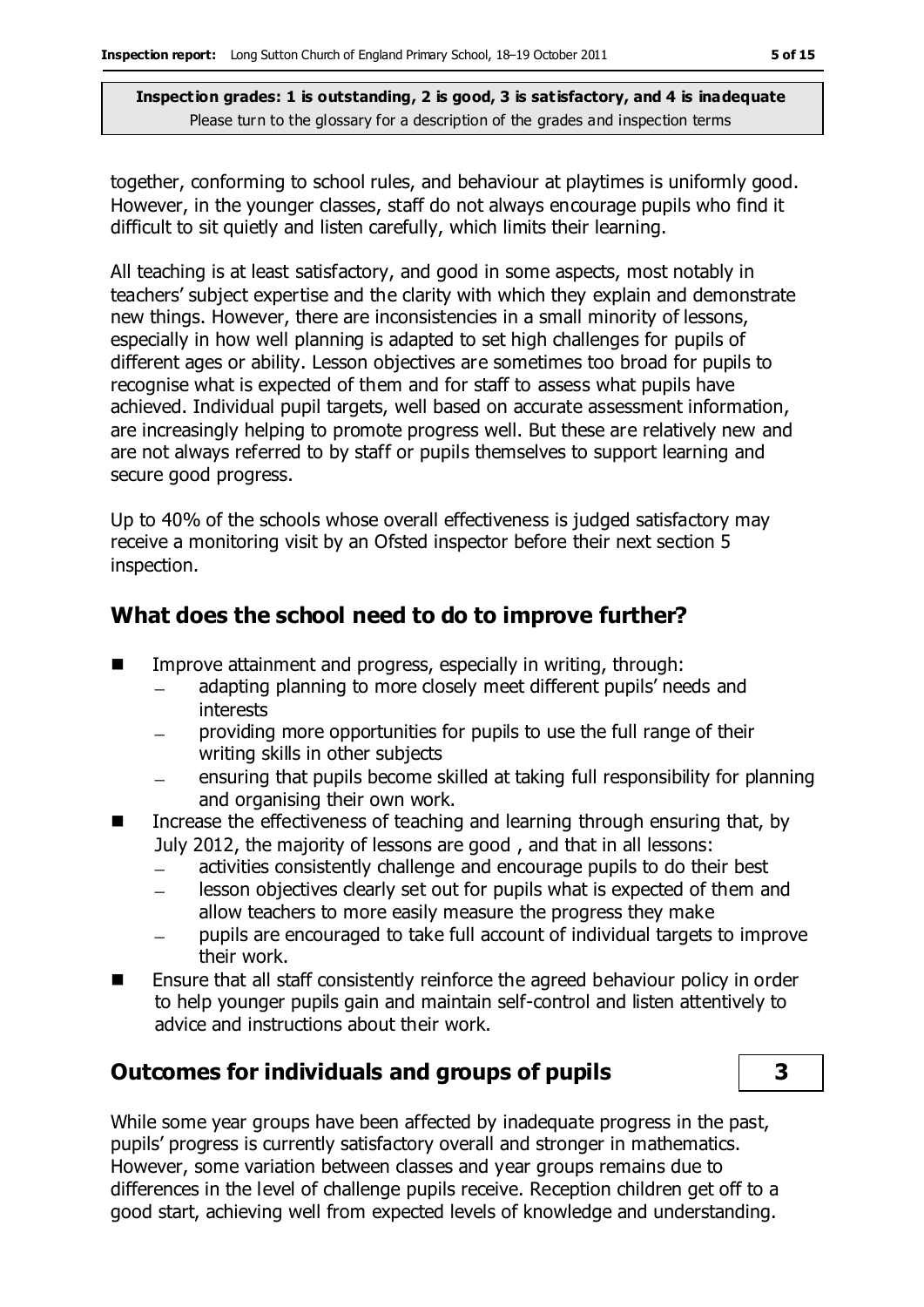Mathematically, Year 2 pupils work accurately in the four operations and by Year 6, pupils understand place value well, working competently with decimals, fractions, data and negative numbers to solve problems. As they reach Year 2, pupils use good phonic (the sounds that letters make) knowledge to read unknown words and spell accurately, often including 'wow' words to enliven their stories. By Year 6, pupils' reading skills are above average. They use adventurous vocabulary, alliteration and metaphors in their writing, know the importance of using 'bossy words' for instructions and the past tense when recounting events. However, across the school, pupils' use of these skills in a range of situations is underdeveloped. The good achievement of pupils with special educational needs and/or disabilities is evident in the increasing number reaching average attainment levels.

Pupils' good awareness of the importance of a healthy lifestyle is apparent in the well-balanced meals they prepare. Participation in sport is excellent, helping achieve the Activemark award. Pupils feel very safe in school, being well aware of how to keep safe in different situations, for example in water. Playground monitors help sort out differences, ensuring good behaviour. Most pupils show respect for others, although some younger pupils find it difficult to take turns. Pupils contribute well to school activities, for example as school councillors and in church and village events. They support the wider community well through their commitment to recycling and fundraising for charities. Pupils' spiritual reflection in school worship is especially good and pupils have a well-developed understanding of the important features in other religions and cultures, for example in Russia or India.

|  |  | These are the grades for pupils' outcomes |
|--|--|-------------------------------------------|
|  |  |                                           |

| Pupils' achievement and the extent to which they enjoy their learning                                                     | 3                       |
|---------------------------------------------------------------------------------------------------------------------------|-------------------------|
| Taking into account:                                                                                                      |                         |
| Pupils' attainment <sup>1</sup>                                                                                           | 3                       |
| The quality of pupils' learning and their progress                                                                        | 3                       |
| The quality of learning for pupils with special educational needs and/or disabilities<br>and their progress               | 2                       |
| The extent to which pupils feel safe                                                                                      | $\overline{\mathbf{2}}$ |
| Pupils' behaviour                                                                                                         | 3                       |
| The extent to which pupils adopt healthy lifestyles                                                                       | $\overline{2}$          |
| The extent to which pupils contribute to the school and wider community                                                   | $\overline{\mathbf{2}}$ |
| The extent to which pupils develop workplace and other skills that will<br>contribute to their future economic well-being | 3                       |
| Taking into account:                                                                                                      |                         |
| Pupils" attendance <sup>1</sup>                                                                                           | $\mathcal{P}$           |
| The extent of pupils' spiritual, moral, social and cultural development                                                   | 2                       |

 $\overline{a}$ 1 The grades for attainment and attendance are: 1 is high; 2 is above average; 3 is broadly average; and 4 is low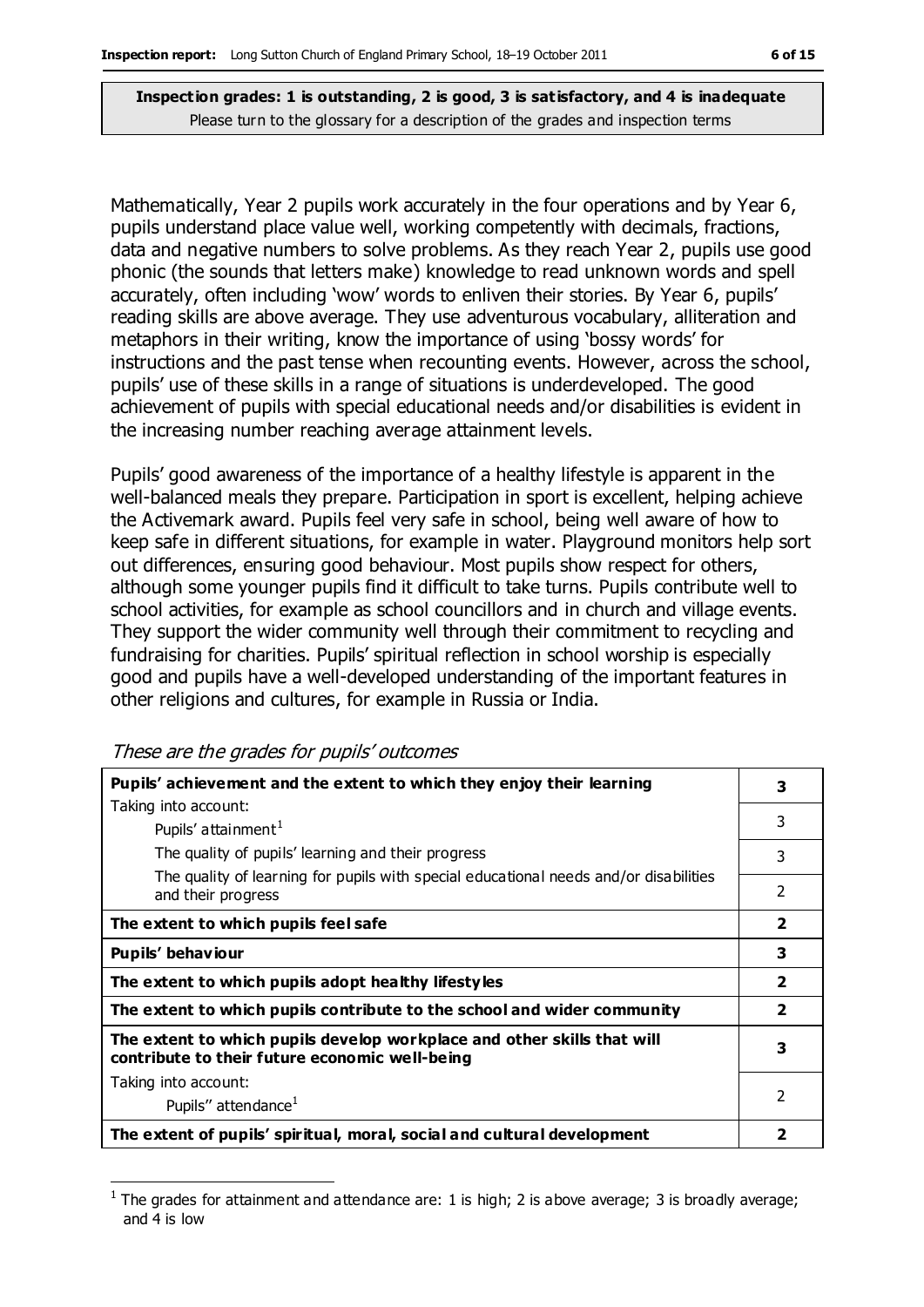### **How effective is the provision?**

Improvements in provision are helping attainment and progress to rise. Pupils benefit from increasingly good teaching of important new skills in literacy and numeracy, with the interactive whiteboard used effectively to demonstrate new learning. Higher expectations of presentation have improved the quality of pupils' work. However, there is still some difference in the level of challenge in tasks set, especially the overuse of worksheets or work taken directly from textbooks, which are not always well targeted to individual needs, and this limits their ability to achieve well. Progress is tracked carefully, with pupils' progress meetings clearly identifying where extra support is needed. Staff have correctly identified the need to hold these more regularly to allow swifter intervention, although special programmes are successfully helping some pupils to catch-up. Well-established procedures ensure there is good support and guidance for pupils with special educational needs and/or disabilities, which helps them to achieve well. Additionally, learning support assistants provide exceptional support for those with significant needs, including physical disability. Induction and transfer arrangements are good, especially in helping Reception children settle in to school.

Pupils are well cared for. In the past, pastoral support for younger pupils' behaviour has not always been effective, although a new programme to address this is beginning to bring about improvement. Apart from this, provision supports pupils' personal, social and health education well, especially so with regard to their health, safety and social skills. The rich and creative curriculum seamlessly links subjects together in topics and enhances learning and enjoyment, although not yet sufficiently in writing to raise achievement, especially for boys. Excellent extracurricular provision has a marked impact on pupils' participation in sport and their cultural awareness. In the latter, the local culture is promoted exceptionally well through focusing on wood turning, apple pressing and traditional story-telling. Knowledge of different cultures is also enhanced through visitors from India and Russian dancers.

| The quality of teaching                                                                                    |  |
|------------------------------------------------------------------------------------------------------------|--|
| Taking into account:                                                                                       |  |
| The use of assessment to support learning                                                                  |  |
| The extent to which the curriculum meets pupils' needs, including, where<br>relevant, through partnerships |  |
| The effectiveness of care, guidance and support                                                            |  |

These are the grades for the quality of provision

### **How effective are leadership and management?**

The headteacher exhibits strong drive and ambition and, with the support of the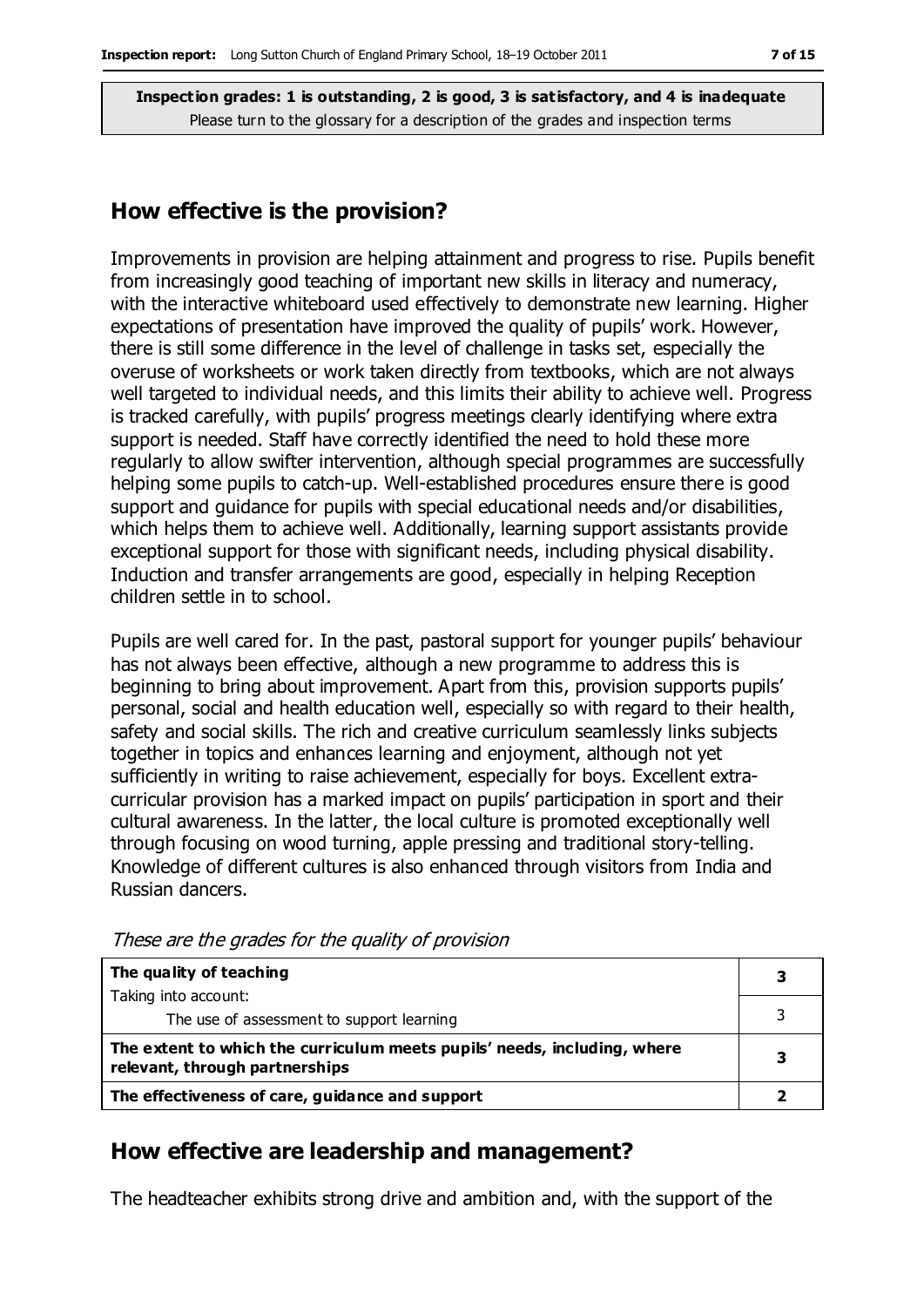senior teacher, has ensured there is a strong focus on improvement. Staff reflect well on their practice, willingly accepting and acting on advice. Rigorous and accurate tracking of pupils' progress has sharpened development planning, pinpointing the causes of weaknesses and raising awareness of where further improvement is needed. These developments are already bearing fruit with improving achievement in mathematics; however, inconsistencies in teaching and pupils' achievement remain.

Members of the governing body provide a good range of skills and support the school's work appropriately. The introduction of improved monitoring procedures is starting to raise the level of challenge they provide to the school. All important safeguarding policies and procedures are monitored well, including those related to child protection and risk assessment, with staff well trained in this and first aid. Staff vetting is very effective, helping ensure pupils are kept safe and free from harm.

The highly positive relationship with most parents and carers ensures strong satisfaction with the school. They are well informed, including about their children's progress, supporting this effectively through home learning. Many provide support for school activities and fundraising, as do members of the local community and the church, with whom the school has particularly good links. These, and links with local schools and a school in India, support pupils' education and welfare especially well. Links with pre-school providers are good, although liaison with regard to developing children's social and emotional skills is an area for development. School leaders appropriately tackle discrimination, working satisfactorily to ensure all pupils have equal opportunity with regard to their achievement. The school works effectively to promote community cohesion in the locality and wider world. Good attention is given, in this largely White British community, to raising awareness of diversity elsewhere in this country, although pupils have few opportunities for direct experience of this.

| The effectiveness of leadership and management in embedding ambition and<br>driving improvement                                                                     |                         |
|---------------------------------------------------------------------------------------------------------------------------------------------------------------------|-------------------------|
| Taking into account:                                                                                                                                                |                         |
| The leadership and management of teaching and learning                                                                                                              | 3                       |
| The effectiveness of the governing body in challenging and supporting the<br>school so that weaknesses are tackled decisively and statutory responsibilities<br>met | 3                       |
| The effectiveness of the school's engagement with parents and carers                                                                                                | $\overline{\mathbf{2}}$ |
| The effectiveness of partnerships in promoting learning and well-being                                                                                              | $\overline{\mathbf{2}}$ |
| The effectiveness with which the school promotes equality of opportunity and<br>tackles discrimination                                                              | 3                       |
| The effectiveness of safeguarding procedures                                                                                                                        | $\overline{\mathbf{2}}$ |
| The effectiveness with which the school promotes community cohesion                                                                                                 | $\overline{\mathbf{2}}$ |
| The effectiveness with which the school deploys resources to achieve value for<br>money                                                                             | 3                       |

#### These are the grades for leadership and management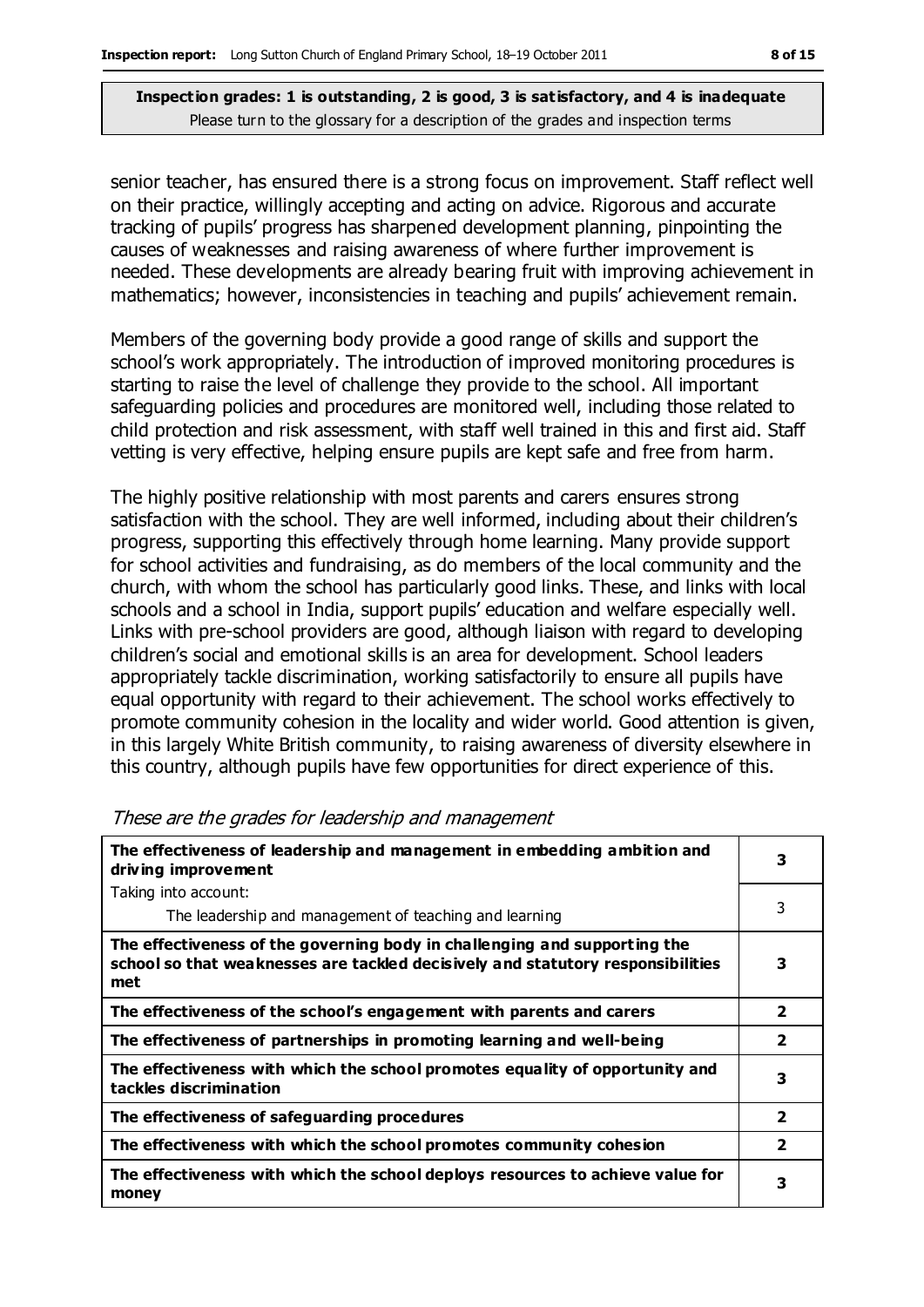### **Early Years Foundation Stage**

Children make good progress across all areas of learning because provision is well tailored to meet their needs and interests as well as the needs of the Year 1 pupils in this class. Children benefit from strong assessment procedures, very regularly carried out by the skilled teacher and classroom assistants. Planning is constantly adjusted to take account of this so children build on and extend their learning well. This is evident in the range of groups to help children learn the sounds in words so that, by Year 1, most recognise a good range of words and sound out new words on their own. Children enjoy looking at books, readily 'taking time out' in the quiet reading corner. Oral language is promoted especially well through class discussions and the many questions adults ask children when they are working in groups or independently. Children become used to explaining or describing new things, with role play promoting their creativity. This gives them a very good awareness, for example, of how to write in sentences and describe characters in a story. Children quickly learn to count, many to 20 or beyond, and to work out simple addition and subtraction, recording this accurately. They develop a good understanding of shape and measures, using words like tallest or widest with some beginning to use standard measures. Children enjoy dance, rhymes and music, and can control their movements on the outdoor climbing frame or wheeled toys, although the area for this is rather limited. They exhibit strong curiosity in the world around them, enjoying the many trips and walks they go on, especially for the traffic survey in the village. On this and all occasions, children are well cared for. Attention to specific needs is very good, especially for children who find learning really difficult, which ensures all are included well.

Although when they start, children's skills are generally at the level expected, they are weaker in some aspects of personal, emotional and social development. This is most notable for some boys who are immature, seek attention and talk or call out when they should be listening. Although a good strategy is now in place to tackle this, provision has not been so effective in the past, with children continuing to exhibit these weaknesses as they move into older year groups. Generally, however, children work well together and enjoy taking on responsibility.

Reception staff work together very effectively as a team. This helps to ensure provision is well led and managed and, during the absence of the permanent teacher, staff are very well supported by the headteacher.

**Overall effectiveness of the Early Years Foundation Stage** Taking into account: Outcomes for children in the Early Years Foundation Stage The quality of provision in the Early Years Foundation Stage **2** 2 2

These are the grades for the Early Years Foundation Stage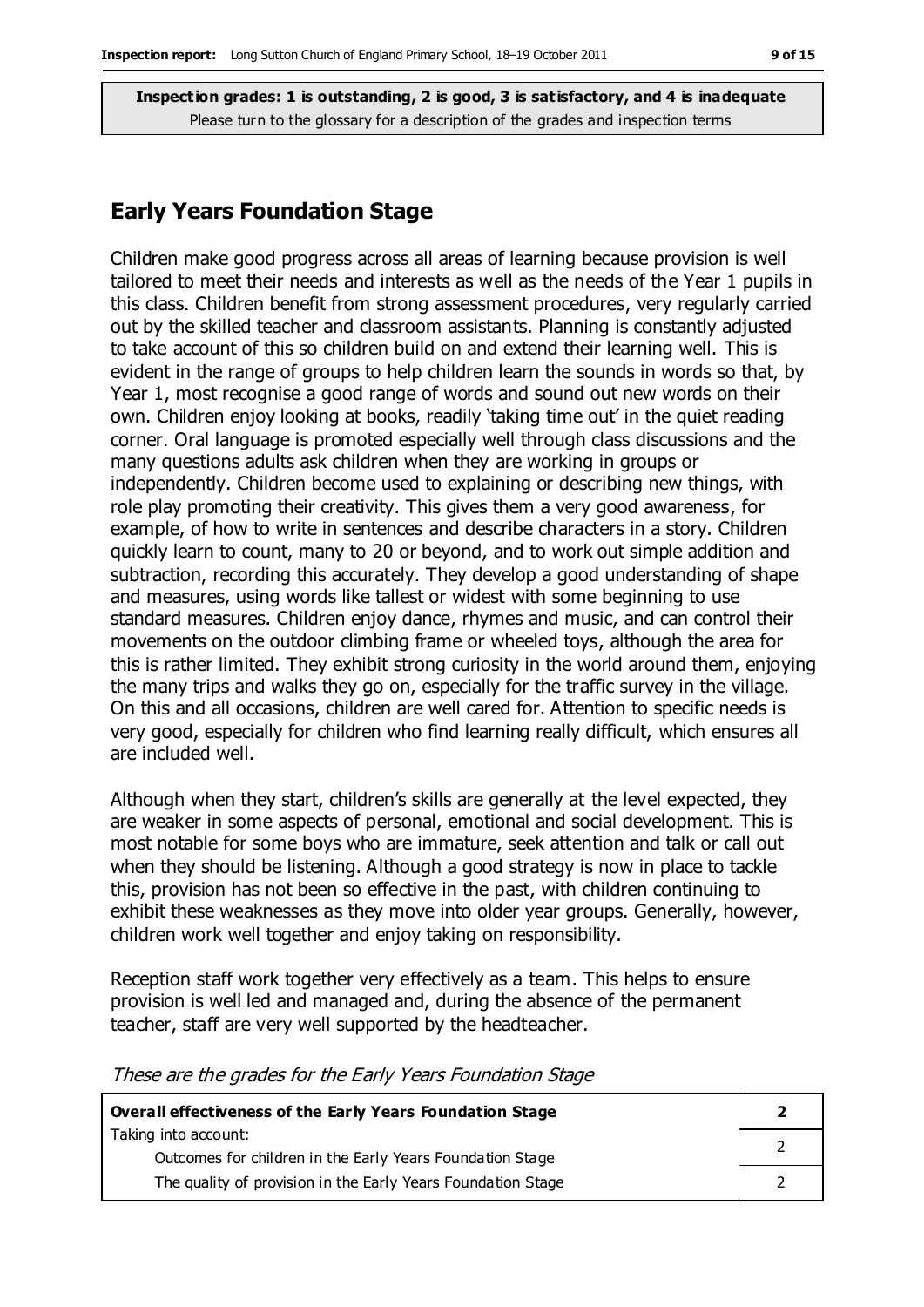| The effectiveness of leadership and management of the Early Years Foundation |  |
|------------------------------------------------------------------------------|--|
| Stage                                                                        |  |

# **Views of parents and carers**

Most parents and carers who returned the questionnaires and who wrote or spoke to the inspectors have positive views. They feel that the school keeps their children safe and their children enjoy being there. They are also pleased about the quality of teaching and the way their children are prepared for the future, the friendliness and approachability of staff, and the leadership of the headteacher. Inspection evidence agrees that pupils are kept safe and well cared for, and that they enjoy school. It finds some aspects of teaching to be good, but there are still some inconsistencies across the different classes. Some remaining weaknesses in English mean that pupils are satisfactorily prepared for the future. Evidence shows that staff are approachable and willing to respond to concerns. The headteacher is supporting staff well to tackle weaker aspects of the school's work.

The main aspects about which a very small minority of parents and carers raised concerns relate to the information provided on their children's progress and the help they are given to support this. Inspection evidence indicates that the school engages well with parents and carers. Systems put in place over the past year provide good information on progress, which is regularly shared with parents and carers, who have a range of opportunities to support learning at home. In both these aspects, staff are willing to provide more information and support if asked. A few parents and carers are also concerned about behaviour. Evidence shows that most pupils behave well and any unacceptable behaviour is dealt with promptly and effectively. However, until recently, less had been done to ensure younger pupils consistently behaved well in lessons, although this is now being addressed.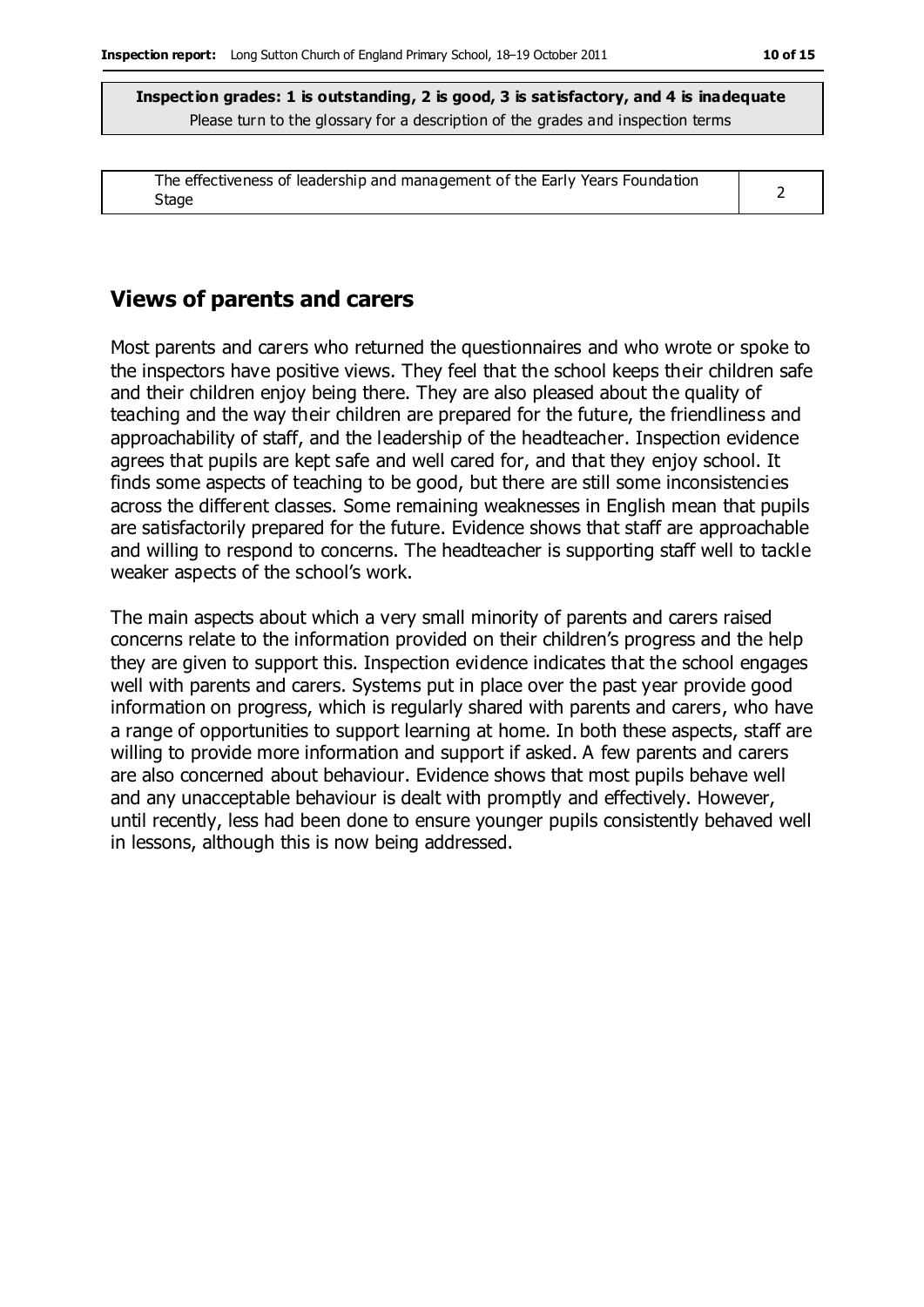#### **Responses from parents and carers to Ofsted's questionnaire**

Ofsted invited all the registered parents and carers of pupils registered at Long Sutton Church of England Primary School to complete a questionnaire about their views of the school.

In the questionnaire, parents and carers were asked to record how strongly they agreed with 13 statements about the school.

The inspection team received 50 completed questionnaires by the end of the on-site inspection. In total, there are 114 pupils registered at the school.

| <b>Statements</b>                                                                                                                                                                                                                                       | <b>Strongly</b><br>agree |               | <b>Agree</b> |               | <b>Disagree</b> |                | <b>Strongly</b><br>disagree |                |
|---------------------------------------------------------------------------------------------------------------------------------------------------------------------------------------------------------------------------------------------------------|--------------------------|---------------|--------------|---------------|-----------------|----------------|-----------------------------|----------------|
|                                                                                                                                                                                                                                                         | <b>Total</b>             | $\frac{0}{0}$ | <b>Total</b> | $\frac{1}{2}$ | <b>Total</b>    | $\frac{0}{0}$  | <b>Total</b>                | $\frac{1}{2}$  |
| My child enjoys school                                                                                                                                                                                                                                  | 29                       | 58            | 19           | 38            | 1               | $\mathcal{P}$  | 0                           | $\Omega$       |
| The school keeps my child<br>safe                                                                                                                                                                                                                       | 21                       | 42            | 26           | 52            | $\mathbf{1}$    | $\overline{2}$ | $\mathbf{0}$                | $\mathbf 0$    |
| The school informs me about<br>my child's progress                                                                                                                                                                                                      | 22                       | 44            | 21           | 42            | $\overline{7}$  | 14             | $\mathbf 0$                 | $\mathbf 0$    |
| My child is making enough<br>progress at this school                                                                                                                                                                                                    | 14                       | 28            | 28           | 56            | 6               | 12             | $\overline{2}$              | 4              |
| The teaching is good at this<br>school                                                                                                                                                                                                                  | 20                       | 40            | 24           | 48            | 4               | 8              | $\mathbf 0$                 | $\mathbf 0$    |
| The school helps me to<br>support my child's learning                                                                                                                                                                                                   | 17                       | 34            | 24           | 48            | 9               | 18             | $\mathbf 0$                 | $\mathbf 0$    |
| The school helps my child to<br>have a healthy lifestyle                                                                                                                                                                                                | 22                       | 44            | 26           | 52            | 0               | $\mathbf 0$    | $\overline{2}$              | $\overline{4}$ |
| The school makes sure that<br>my child is well prepared for<br>the future (for example<br>changing year group,<br>changing school, and for<br>children who are finishing<br>school, entering further or<br>higher education, or entering<br>employment) | 19                       | 38            | 23           | 46            | 3               | 6              | $\mathbf 0$                 | $\mathbf 0$    |
| The school meets my child's<br>particular needs                                                                                                                                                                                                         | 19                       | 38            | 24           | 48            | 6               | 12             | $\mathbf 0$                 | $\mathbf 0$    |
| The school deals effectively<br>with unacceptable behaviour                                                                                                                                                                                             | 13                       | 26            | 27           | 54            | 8               | 16             | $\overline{2}$              | 4              |
| The school takes account of<br>my suggestions and<br>concerns                                                                                                                                                                                           | 11                       | 22            | 28           | 56            | 6               | 12             | $\mathbf 0$                 | $\mathbf 0$    |
| The school is led and<br>managed effectively                                                                                                                                                                                                            | 16                       | 32            | 28           | 56            | 5               | 10             | $\mathbf 0$                 | $\mathbf 0$    |
| Overall, I am happy with my<br>child's experience at this<br>school                                                                                                                                                                                     | 17                       | 34            | 26           | 52            | 6               | 12             | $\mathbf 0$                 | 0              |

The table above summarises the responses that parents and carers made to each statement. The percentages indicate the proportion of parents and carers giving that response out of the total number of completed questionnaires. Where one or more parents and carers chose not to answer a particular question, the percentages will not add up to 100%.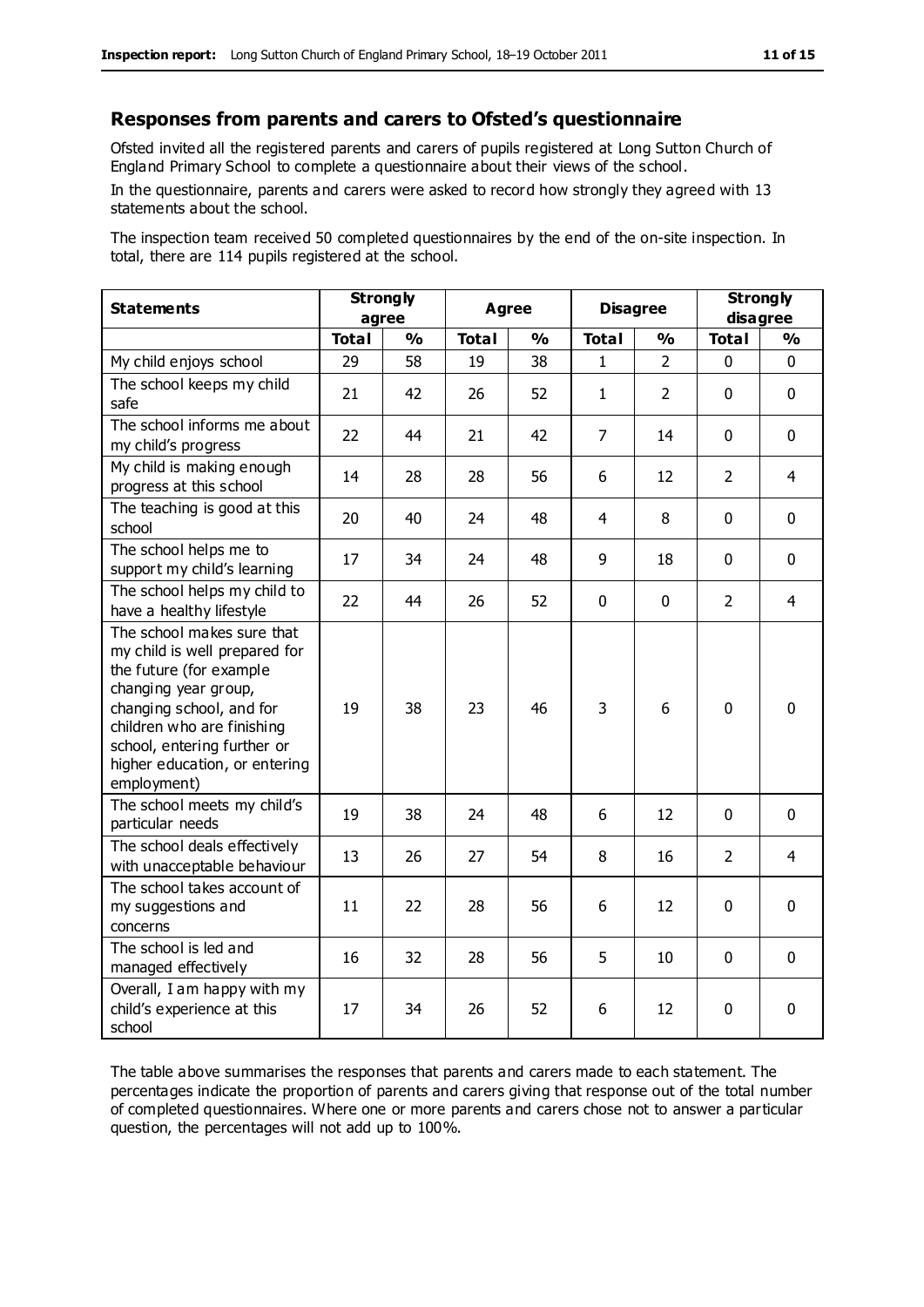# **Glossary**

## **What inspection judgements mean**

| <b>Grade</b> | <b>Judgement</b> | <b>Description</b>                                                                                                                                                                                                               |
|--------------|------------------|----------------------------------------------------------------------------------------------------------------------------------------------------------------------------------------------------------------------------------|
| Grade 1      | Outstanding      | These features are highly effective. An outstanding<br>school provides exceptionally well for all its pupils' needs.                                                                                                             |
| Grade 2      | Good             | These are very positive features of a school. A school<br>that is good is serving its pupils well.                                                                                                                               |
| Grade 3      | Satisfactory     | These features are of reasonable quality. A satisfactory<br>school is providing adequately for its pupils.                                                                                                                       |
| Grade 4      | Inadequate       | These features are not of an acceptable standard. An<br>inadequate school needs to make significant<br>improvement in order to meet the needs of its pupils.<br>Ofsted inspectors will make further visits until it<br>improves. |

### **Overall effectiveness of schools**

|                 | Overall effectiveness judgement (percentage of schools) |      |                     |                   |
|-----------------|---------------------------------------------------------|------|---------------------|-------------------|
| Type of school  | <b>Outstanding</b>                                      | Good | <b>Satisfactory</b> | <b>Inadequate</b> |
| Nursery schools | 43                                                      | 47   | 10                  |                   |
| Primary schools | h                                                       | 46   | 42                  |                   |
| Secondary       | 14                                                      | 36   | 41                  |                   |
| schools         |                                                         |      |                     |                   |
| Sixth forms     | 15                                                      | 42   | 41                  | 3                 |
| Special schools | 30                                                      | 48   | 19                  |                   |
| Pupil referral  | 14                                                      | 50   | 31                  |                   |
| units           |                                                         |      |                     |                   |
| All schools     | 10                                                      | 44   | 39                  |                   |

New school inspection arrangements were introduced on 1 September 2009. This means that inspectors now make some additional judgements that were not made previously.

The data in the table above are for the period 1 September 2010 to 08 April 2011 and are consistent with the latest published official statistics about maintained school inspection outcomes (see www.ofsted.gov.uk).

The sample of schools inspected during 2010/11 was not representative of all schools nationally, as weaker schools are inspected more frequently than good or outstanding schools.

Percentages are rounded and do not always add exactly to 100.

Sixth form figures reflect the judgements made for the overall effectiveness of the sixth form in secondary schools, special schools and pupil referral units.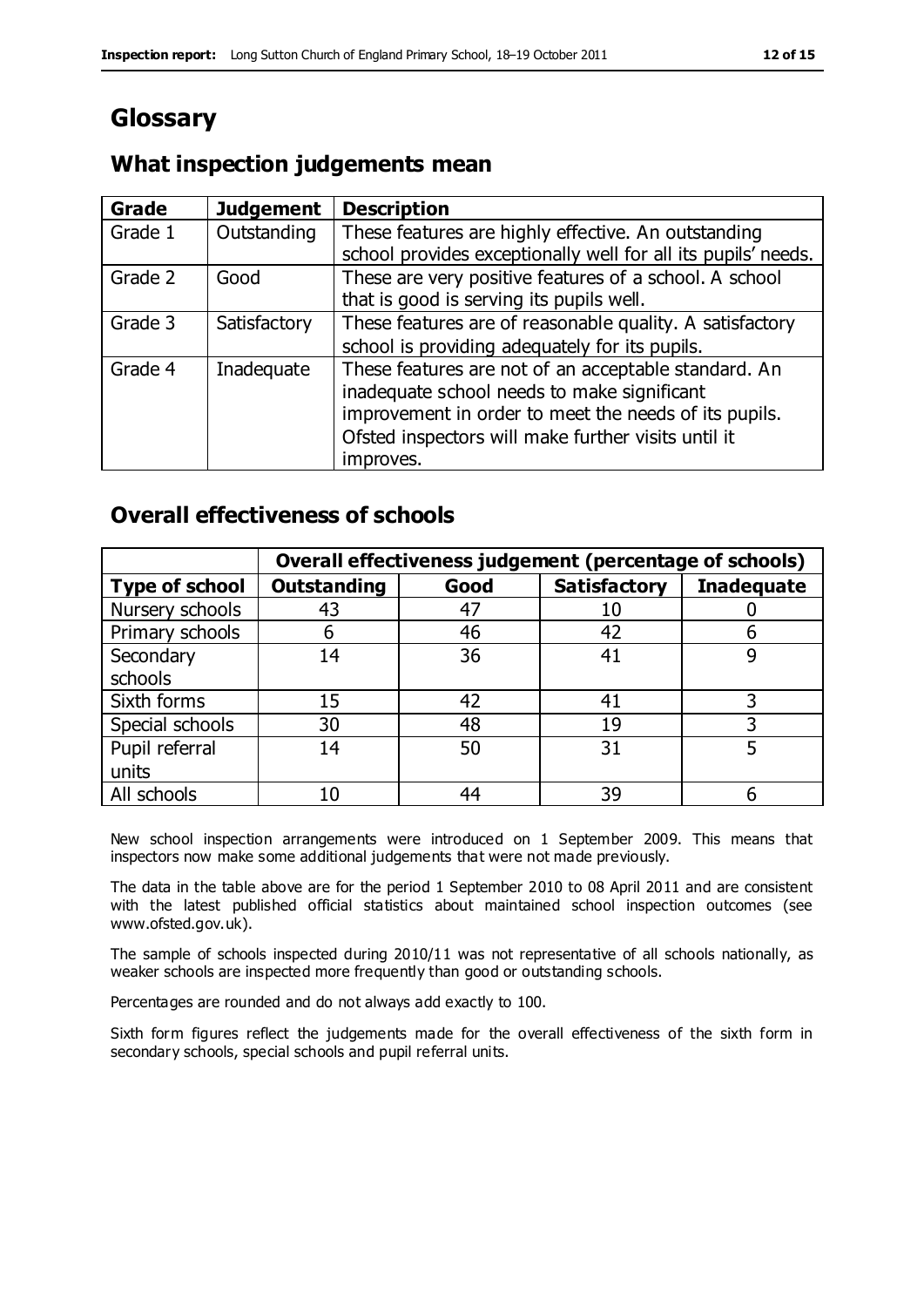# **Common terminology used by inspectors**

| Achievement:               | the progress and success of a pupil in their<br>learning, development or training.                                                                                                                                                                                                                                            |
|----------------------------|-------------------------------------------------------------------------------------------------------------------------------------------------------------------------------------------------------------------------------------------------------------------------------------------------------------------------------|
| Attainment:                | the standard of the pupils' work shown by test and<br>examination results and in lessons.                                                                                                                                                                                                                                     |
| Capacity to improve:       | the proven ability of the school to continue<br>improving. Inspectors base this judgement on what<br>the school has accomplished so far and on the<br>quality of its systems to maintain improvement.                                                                                                                         |
| Leadership and management: | the contribution of all the staff with responsibilities,<br>not just the headteacher, to identifying priorities,<br>directing and motivating staff and running the<br>school.                                                                                                                                                 |
| Learning:                  | how well pupils acquire knowledge, develop their<br>understanding, learn and practise skills and are<br>developing their competence as learners.                                                                                                                                                                              |
| Overall effectiveness:     | inspectors form a judgement on a school's overall<br>effectiveness based on the findings from their<br>inspection of the school. The following judgements,<br>in particular, influence what the overall<br>effectiveness judgement will be.                                                                                   |
|                            | The school's capacity for sustained<br>E<br>improvement.<br>Outcomes for individuals and groups of<br>H<br>pupils.<br>The quality of teaching.<br>The extent to which the curriculum meets<br>pupils' needs, including, where relevant,<br>through partnerships.<br>The effectiveness of care, guidance and<br>H.<br>support. |
| Progress:                  | the rate at which pupils are learning in lessons and<br>over longer periods of time. It is often measured<br>by comparing the pupils' attainment at the end of a<br>key stage with their attainment when they started.                                                                                                        |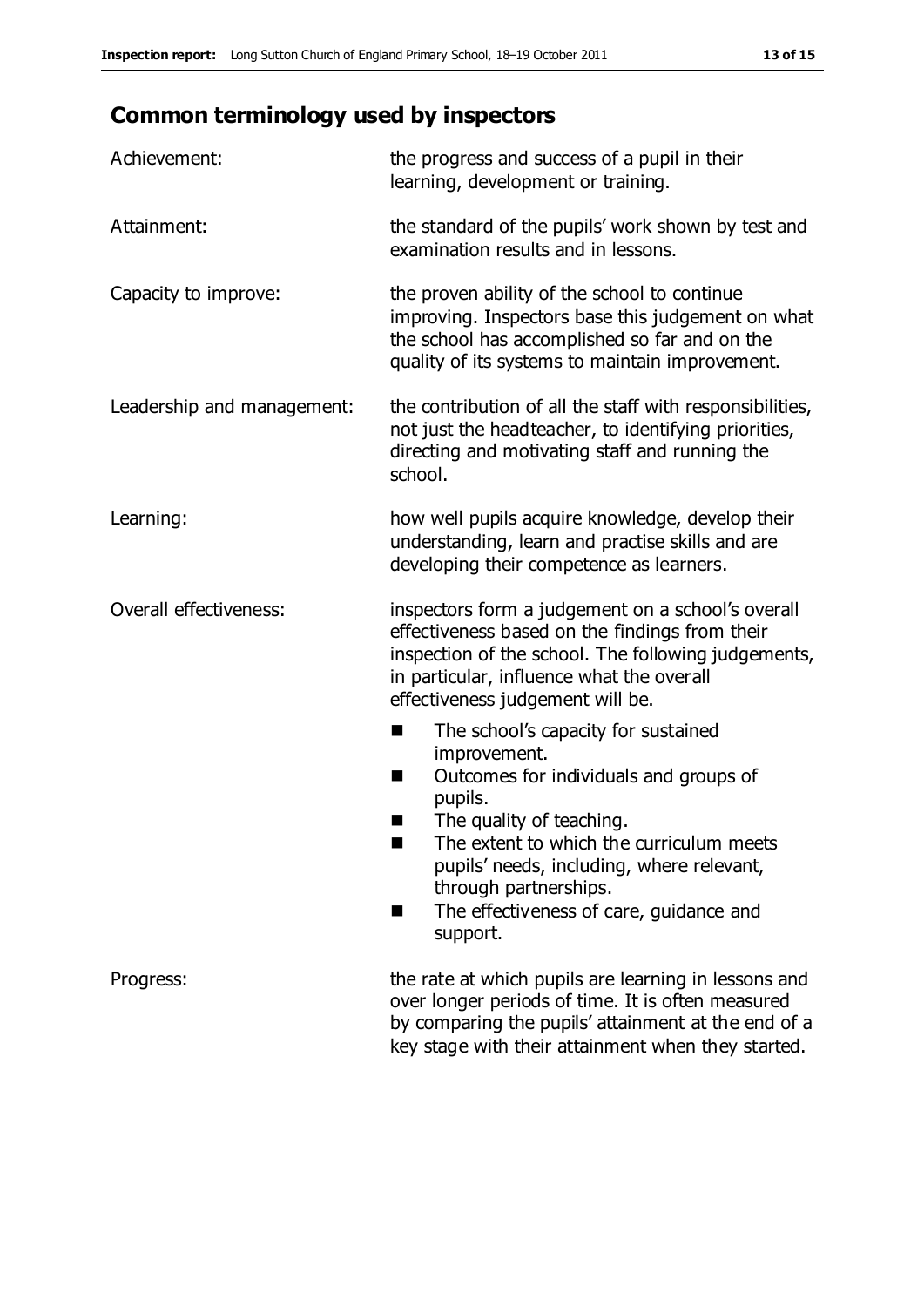#### **This letter is provided for the school, parents and carers to share with their children. It describes Ofsted's main findings from the inspection of their school.**



20 October 2011

Dear Pupils

#### **Inspection of Long Sutton Church of England Primary School, Langport TA10 9NT**

Thank you for welcoming us to your school. We very much enjoyed our time talking to you and seeing all the things you do. I particularly want to thank the pupils who gave up their lunchtime to talk to us. We were sorry not to see the Year 5 and 6 pupils, but we spent a lot of time looking at their work and progress records. We have judged your school to be satisfactory, but things are improving and some aspects are already good.

Here are some of the things we found out were good about the school.

- Your progress is improving, especially in mathematics, where attainment is rising.
- Adults take good care of you and provide good support and guidance, particularly in your personal development, where most of you make good progress.
- Those of you who find learning or behaving well especially difficult receive very good support and make good progress.
- Staff plan interesting activities which you enjoy, and the clubs, visits and visitors are excellent, and support your learning really well.
- Staff work well with your parents and carers, and other groups and schools in the community, and with the church, to help support your progress.

Here are some of the things we have asked the school to improve.

- **IMPROVE 1998** Improve your progress in writing by providing activities that encourage you to do your best and use your writing skills more in different subjects.
- Make sure more lessons are good and identify the targets you need to reach.
- Encourage all pupils to sit still and listen quietly in lessons.

Yours sincerely

Diane Wilkinson Lead Inspector